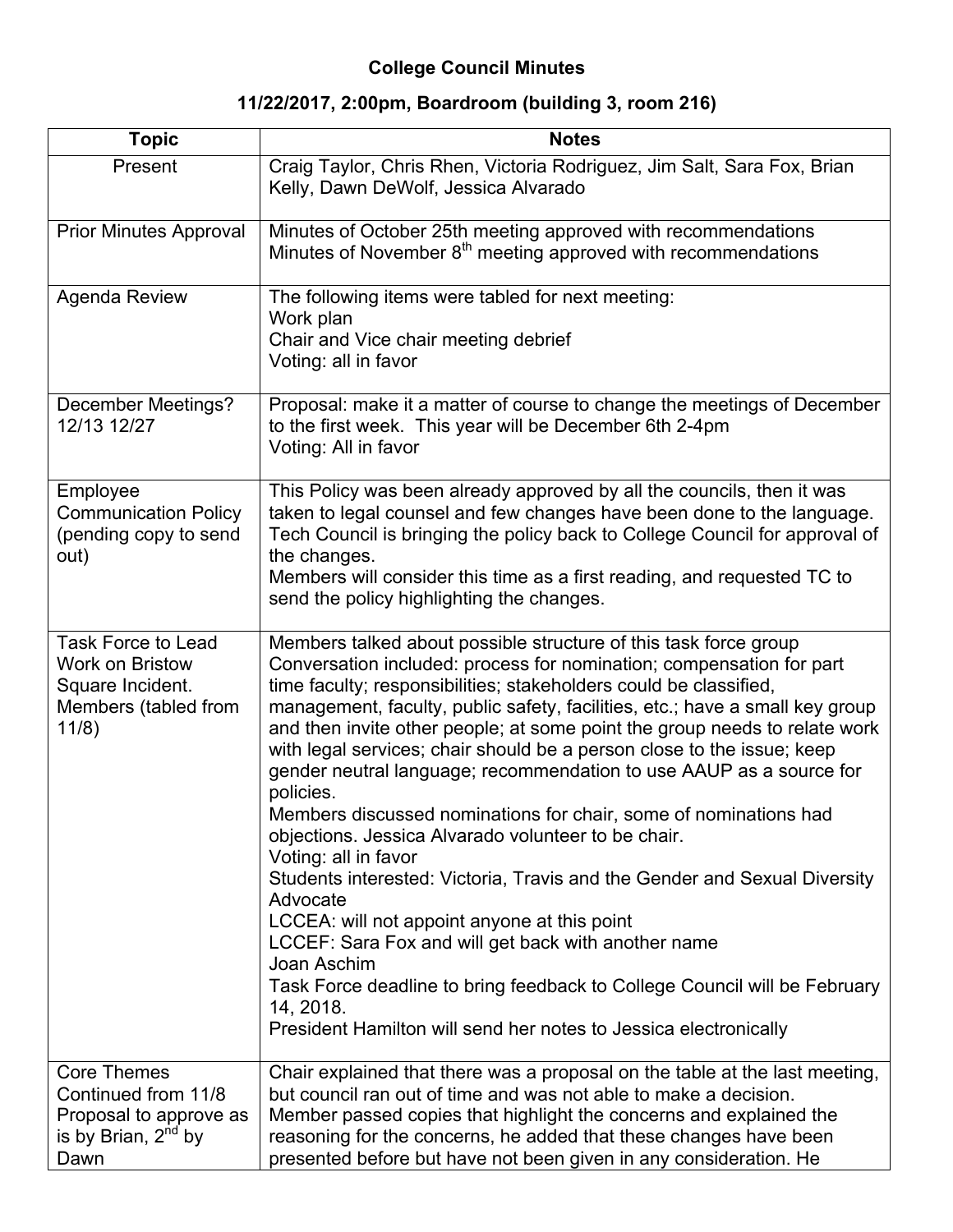|                                                                                                                                                                                         | recommended to work on the changes with language that everybody can<br>live with.<br>Following there was a discussion that included: Oregon require to have<br>Core Themes; question if there is comfort with the CT and objectives only<br>without the indicators; clarification on what CT and indicators are; comfort<br>level is with CT and would like to have an opportunity to provide feedback<br>on indicators; teams are already working on indicators; there is data<br>collected for the indicators and that will determine if we are meeting the<br>indicators or what changes need to be done, in some cases we have only<br>one year to complete the work; there will be revisions to indicators at<br>some point; at what point can we propose those revisions? Can those<br>revisions be presented now to be implemented at that point; there is<br>nothing that said that college council cannot make recommendations for<br>changes now; colleges have the option of changing, which demonstrates<br>critical thinking.<br>Proposal: approve core themes only |
|-----------------------------------------------------------------------------------------------------------------------------------------------------------------------------------------|----------------------------------------------------------------------------------------------------------------------------------------------------------------------------------------------------------------------------------------------------------------------------------------------------------------------------------------------------------------------------------------------------------------------------------------------------------------------------------------------------------------------------------------------------------------------------------------------------------------------------------------------------------------------------------------------------------------------------------------------------------------------------------------------------------------------------------------------------------------------------------------------------------------------------------------------------------------------------------------------------------------------------------------------------------------------------------|
|                                                                                                                                                                                         | Voting: Member explained that there cannot be two proposal on the table,<br>the council has to vote on the initial proposal first.<br>Initial proposal: Approve core themes as originally submitted<br>Voting: 3 yes, 1 side way, 4 no                                                                                                                                                                                                                                                                                                                                                                                                                                                                                                                                                                                                                                                                                                                                                                                                                                           |
|                                                                                                                                                                                         | Proposal: approve core themes only<br>Voting: all in favor                                                                                                                                                                                                                                                                                                                                                                                                                                                                                                                                                                                                                                                                                                                                                                                                                                                                                                                                                                                                                       |
|                                                                                                                                                                                         | Proposal: approve objectives as they are with room to make<br>recommendations, including two recommendations now.<br>Proposal resends her motion.                                                                                                                                                                                                                                                                                                                                                                                                                                                                                                                                                                                                                                                                                                                                                                                                                                                                                                                                |
|                                                                                                                                                                                         | Proposal: Objectives will be in the next meeting agenda.<br>Voting: all in favor                                                                                                                                                                                                                                                                                                                                                                                                                                                                                                                                                                                                                                                                                                                                                                                                                                                                                                                                                                                                 |
| Institutional<br><b>Effectiveness</b><br><b>Committee Update</b>                                                                                                                        | Dawn DeWolf reported that the core themes teams have been formed.<br>They have establish a calendar that will allow those teams work with data<br>produced by the institution. Reports will be prepared for the May meeting<br>of the board. Accrediting body is requiring that we are meeting the<br>mission, but more importantly through the core themes we need to see if<br>we are meeting our mission.<br>We have held orientations, send an open invitation for staff who is<br>interested in participating, in general there has been a good response.<br>The teams' members are listed on the web page.                                                                                                                                                                                                                                                                                                                                                                                                                                                                 |
| Subcommittees of<br><b>College Council</b><br><b>Budget Development</b><br>Update, Review/edit<br>charter and bring to<br><b>College Council</b><br>Governance<br>Establish membership, | <b>Budget development Subcommittee</b><br>Chair reported that BDS has been meeting weekly, except for one a<br>couple of weeks ago. Have worked on an integrated calendar, copies<br>were distributed. He explained that the board has asked to have a work<br>plan integrating the BDC and the college. And the board has asked that<br>final report be presented by the end of march. The document consist of<br>two pages and one with changes<br>Proposal: approve both pages.                                                                                                                                                                                                                                                                                                                                                                                                                                                                                                                                                                                               |